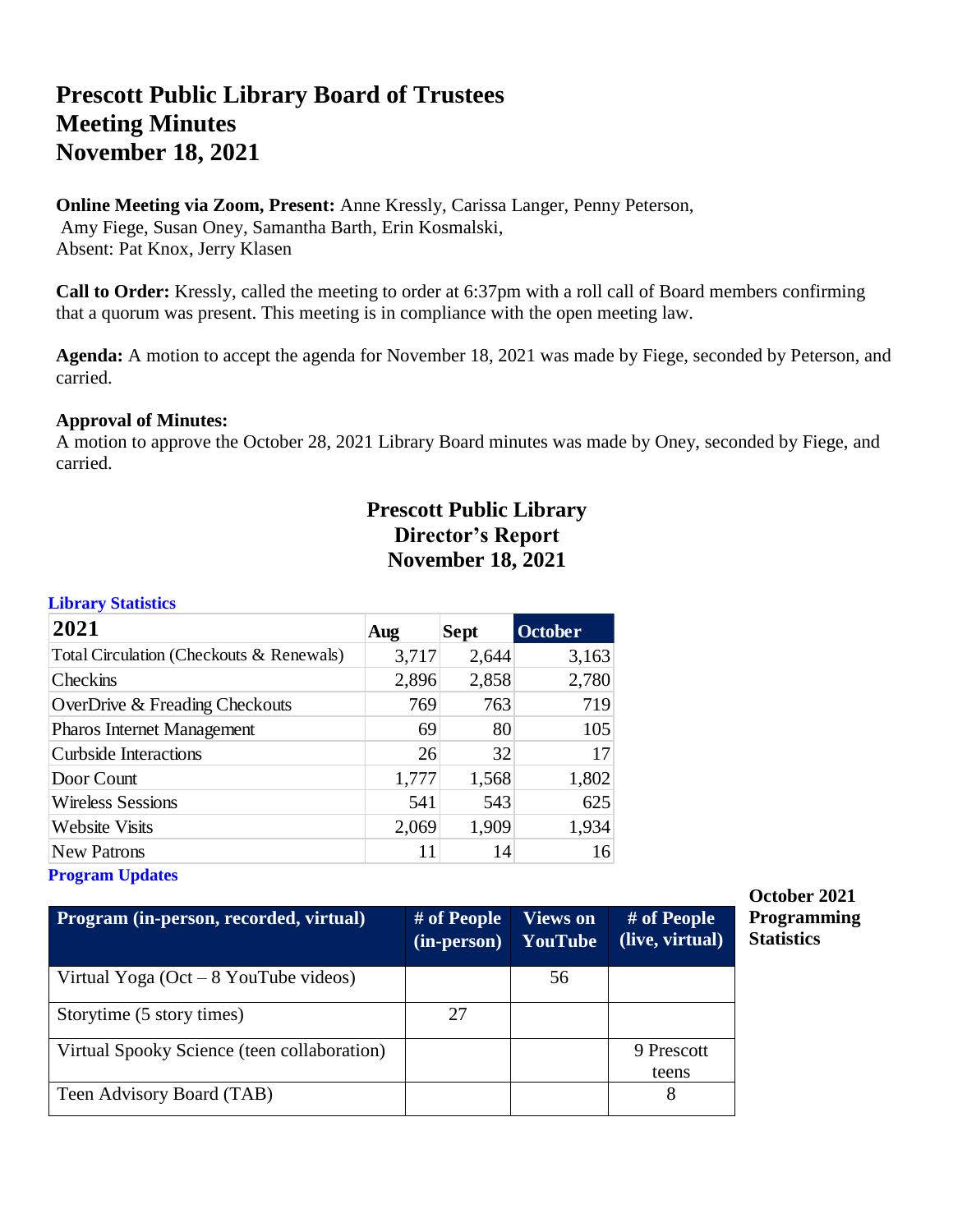## **Self-Directed Programs**

| <b>Program</b>                                         | # of People<br>(in-person) | # of People<br>(virtual) |
|--------------------------------------------------------|----------------------------|--------------------------|
| 1,000 Books Before Kindergarten                        |                            | 30 enrolled,             |
|                                                        |                            | 2 completed              |
| Storywalk® (2 Fall Storywalks)                         | $*54$ signed               |                          |
|                                                        | guest books                |                          |
| Hide-and-Seek: Pumpkins                                | 5                          |                          |
| Beanstack Reading Challenges (10 to Try & Travel Time) |                            | 4 registered             |
| Virtual Pumpkin Carving Contest (with Community Ed)    |                            | 29                       |
| Virtual Pumpkin Carving Contest Voting                 |                            | 61                       |

\*Estimate more

participated but one of the guestbooks was stolen

## **Upcoming**

- Gingerbread House Contest (Nov 29-Dec 7)
- Small Business Saturday (Nov 27)
- Virtual Teen Collaboration: Holiday Handicrafts & Tasty Treats (December 14)

## **Reading Challenges**

There are two new Beanstack reading challenges, 10 to Try & Travel Time, for teens and adults. Beanstack is our reading tracker app that has online reading challenges for different ages.

**Meeting Room (Mississippi Room):** We have tentatively opened the Mississippi Room for small gatherings/meetings. In October, we had one reservation.

## **Library Updates**

**Budget update:** The City Council will approve the 2022 budget next week.

**Library Rearrangement:** As part of our rearrangement goal, we have recently been able to shift, integrate and remove sections. We will be looking into removing the old computer station desks next so we can expand the kids' area and possibly the Young Adult section. Other projects: new shelves/circ desk, replace carpet, new selfcheck.

**MORE App:** The MORE consortium's app has launched. It's available now in the App and Google stores.

## **Directors Report:**

A motion to approve the Director's Report was made by Fiege, seconded by Peterson, put to board to vote, the motion passed unanimously, and carried.

## **Financial Report:**

A motion to approve the presented paid bills was made by Fiege, seconded by Peterson, put to board to vote, the motion passed unanimously, and carried.